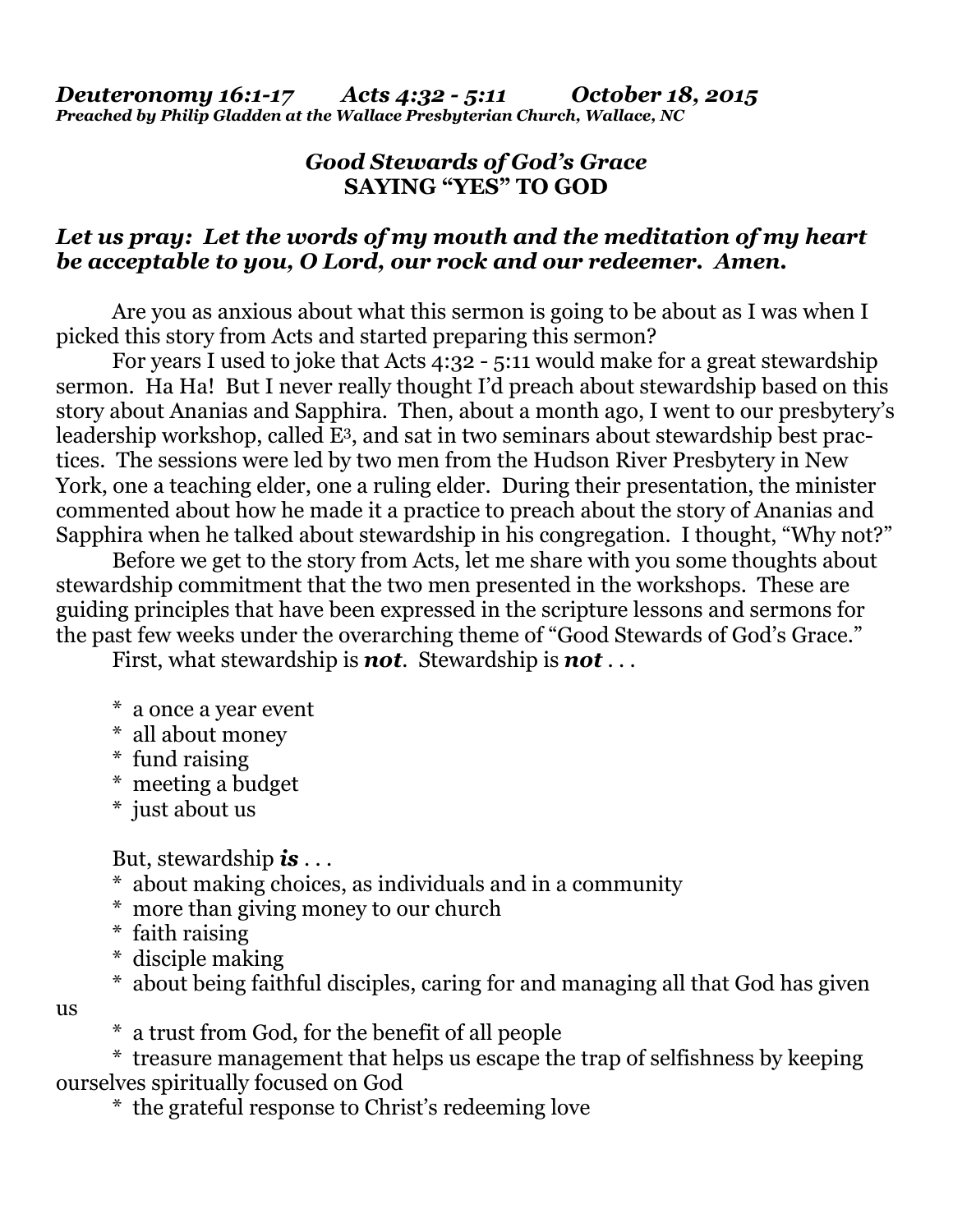- \* a way of glorifying God
- \* a way of connecting people with God and with one another
- \* using gifts and resources to reveal God's Kingdom here on earth
- \* "the disciplined management of God's stuff"

 Speaking of "stuff," have you ever heard George Carlin's take on "stuff"? He says, "Actually, this is just a place for my stuff, ya know? That's all; a little place for my stuff. That's all I want, that's all you need in life, is a little place for your stuff, ya know? I can see it on your table, everybody's got a little place for their stuff. This is my stuff, that's your stuff, that'll be his stuff over there.

 "That's all you need in life, a little place for your stuff. That's all your house is- a place to keep your stuff. If you didn't have so much stuff, you wouldn't need a house. You could just walk around all the time. A house is just a pile of stuff with a cover on it. You can see that when you're taking off in an airplane. You look down, you see everybody's got a little pile of stuff. All the little piles of stuff. And when you leave your house, you gotta lock it up. Wouldn't want somebody to come by and take some of your stuff. They always take the good stuff. They never bother with that other stuff you're saving. All they want is the shiny stuff. That's what your house is, a place to keep your stuff while you go out and get...more stuff! Sometimes you gotta move, gotta get a bigger house. Why? No room for your stuff anymore.

 "Sometimes you leave your house to go on vacation. And you gotta take some of your stuff with you. Gotta take about two big suitcases full of stuff, when you go on vacation. You gotta take a smaller version of your house. It's the second version of your stuff. And you're gonna fly all the way to Honolulu. Gonna go across the continent, across half an ocean to Honolulu. You get down to the hotel room in Honolulu and you open up your suitcase and you put away all your stuff. 'Here's a place here, put a little bit of stuff there, put some stuff here, put some stuff- you put your stuff there, I'll put some stuff- here's another place for stuff, look at this, I'll put some stuff here.' And even though you're far away from home, you start to get used to it, you start to feel okay, because after all, you do have some of your stuff with you."

 That's really what's going on in this story from Acts about life in the early Christian community  $-$  How much does our "stuff" control us? How will we use our "stuff" in the community? And, is our "stuff" really *our* stuff to begin with?

 Socialist Karl Marx popularized the slogan, "From each according to his ability, to each according to his needs" in an 1875 writing. Listen again to the description of life in that early community of believers: "No one claimed private ownership of any possessions, but everything they owned was held in common . . . There was not a needy person among them, for as many as owned lands or houses sold them and brought the proceeds of what was sold. They laid it at the apostles' feet, and it was distributed to each as any had need."

 Some people have read Acts 4:32, 34-35 and said, "That sounds like Christian communism or socialism!" But what Barnabas did with his land — and even what Ananias and Sapphira did with their land — takes care of that idea pretty quickly.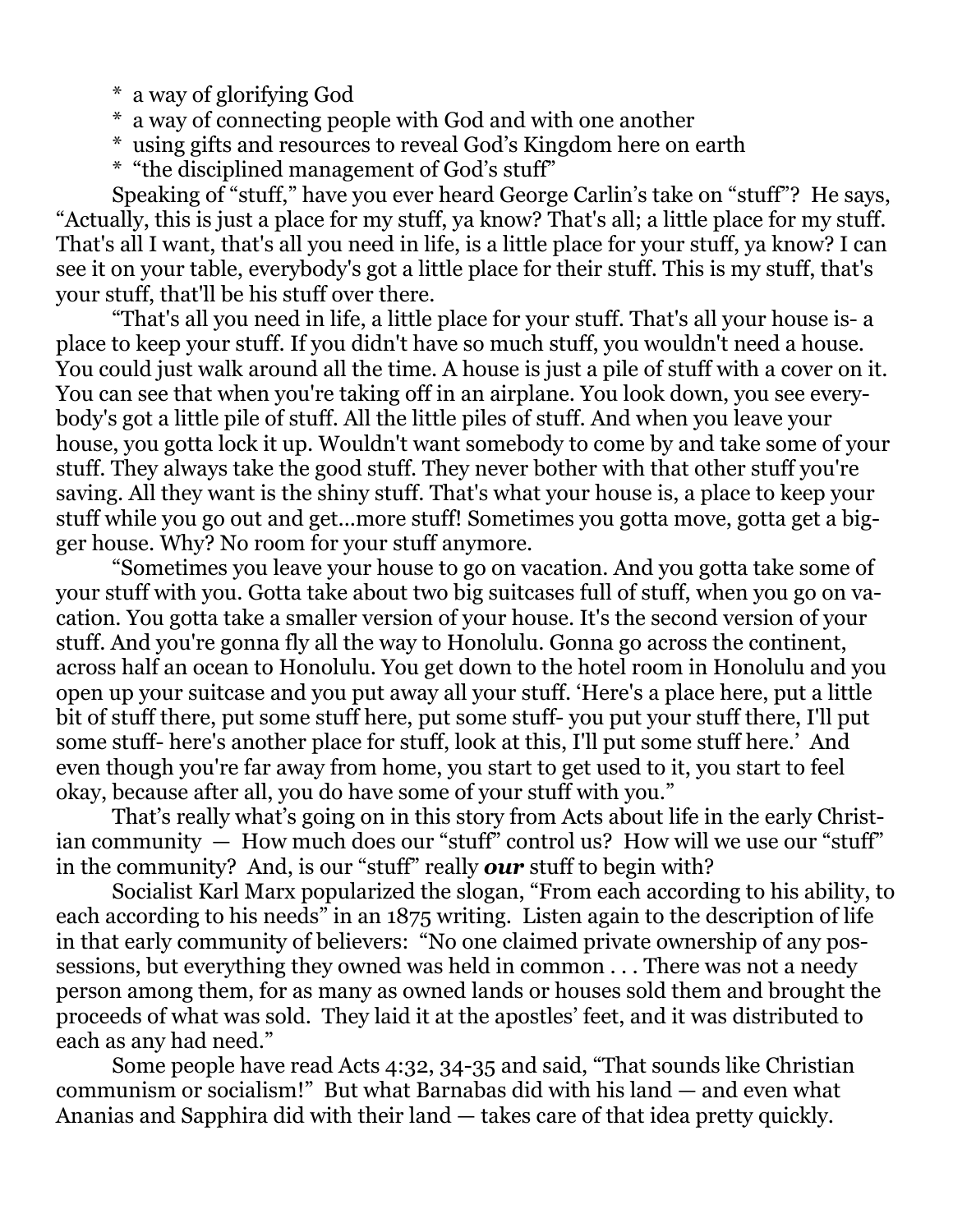There is no indication in this story that anybody in that early Christian community was made to hand over their private property. In fact, the heading in my study Bible for the verses at the end of chapter four is, "The Believers Share Their Possessions." When Peter confronts Ananias about what he has done, Peter seems to indicate that it was up to Ananias to decide what to do with his property: "While it remained unsold, did it not remain your own? And after it was sold, were not the proceeds at your disposal?" (Acts 5:4)

It would be too easy  $-$  and way too manipulative  $-$  to read this interesting story about the early Christian church and then proclaim, "Give or else you'll die!" The contrast that is drawn between Barnabas on the one hand and Ananias and Sapphira on the other is not primarily about giving. Yes, it's true, they all "laid the proceeds at the apostles' feet." Yes, it's true that Ananias held some money back from the sale of his property, but he did bring some money to the church leaders. Also, he and his wife aren't guilty of anything like embezzlement or theft. They sold what rightfully belonged to them and made a decision about what to do with the proceeds.

 No, the issue has to do with the contrast between the *attitudes* of the givers, not just about their money, but especially about their place in the community of faith. Barnabas is held up as an example of someone who gave freely and, we suppose, from grateful motives. Ananias and Sapphira, in contrast, are presented as self-serving and, as a result, they lie to the church and to the apostles and, as Peter so bluntly puts it, "to God!"

What does all of this have to do with **us** being "good stewards of God's grace"? The emphasis in the Acts story about giving is on the sense of community that developed among those early believers, because they were "of one heart and soul" and "with great power the apostles gave their testimony to the resurrection of the Lord Jesus, and great grace was upon them all." (Acts 4:32-33) Those believers were moved to generosity as a result of the gospel message and the power of the Holy Spirit. Their faith gave them a new perspective on life, on what they had, and on how they would use what they had in the service of Jesus Christ and their brothers and sisters. The story suggests that what you do with what you have is a personal decision, but what you do (or *don't* do) with what you have has a practical and significant effect on the community as a whole.

 Later today, our elders-elect and I will spend several hours in officer/elder training as they prepare to be ordained and installed as members of the session's Class of 2018. We will spend time this afternoon learning about the purpose and content of our *Book of Order*. It's not entirely accurate to say that the *Book of Order* is just a "how to" administrative manual for the church, even if it lines out the responsibilities and methods of operation for congregations.

 One of the main reasons for spending time exploring the *Book of Order* is to discover the theology behind what and how we do things in the Presbyterian Church (U.S.A.). In the chapter about the "Councils of the Church," in a section called "Administration of Mission," we affirm that "Mission determines the forms and structures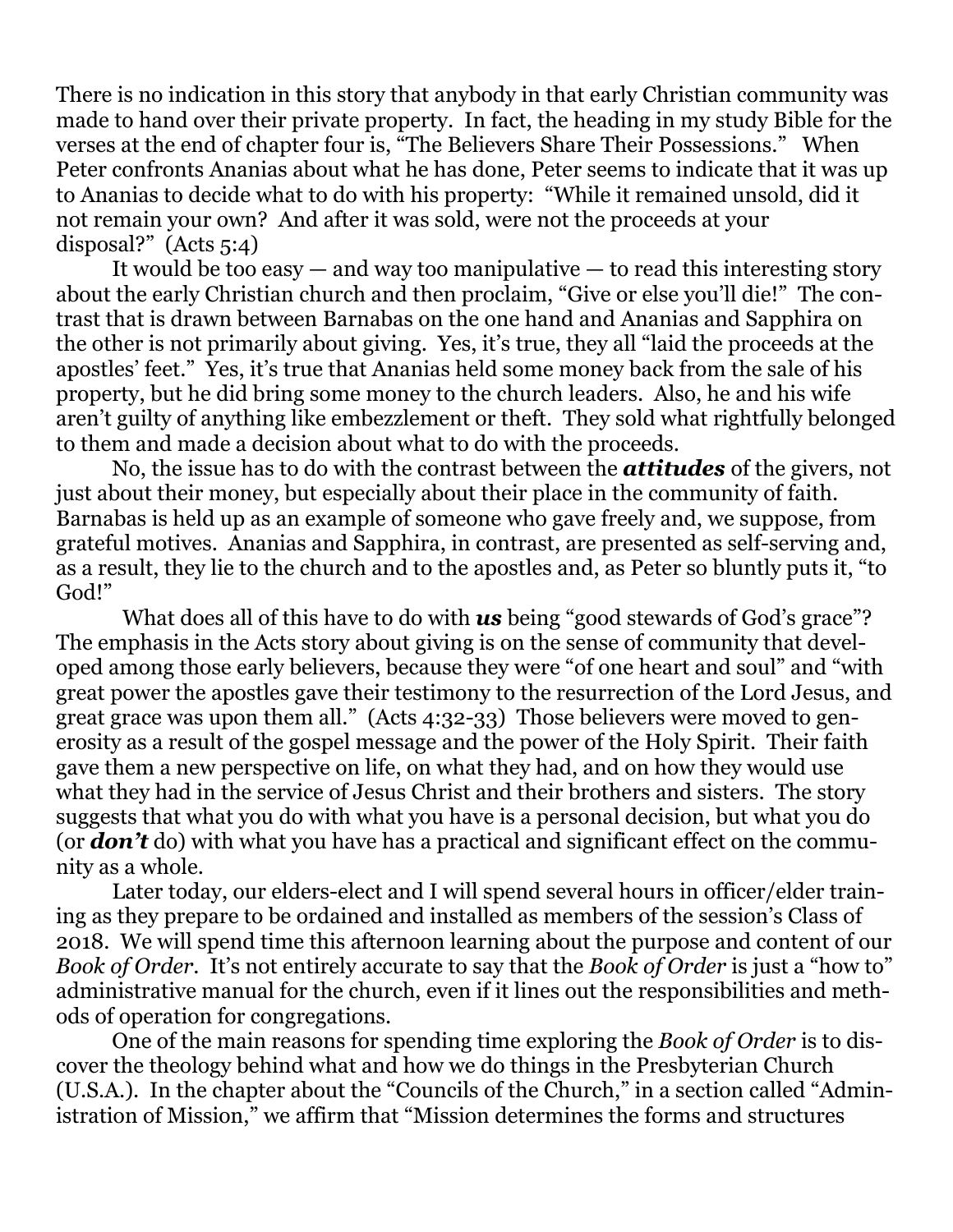needed for the church to do its work . . .Administration enables the church to give effective witness in the world to God's new creation in Jesus Christ and strengthens the church's witness to the mission of the triune God . . . The funding of mission similarly demonstrates the unity and interdependence of the church. The failure of any part of the church to participate in the stewardship of the mission of the whole church diminishes that unity and interdependence. All mission funding should enable the church to give effective witness in the world to God's new creation in Jesus Christ, and should strengthen the church's witness to the mission of God." (G-3.0106)

 That is why our church budget includes line items for ministries and mission beyond our four walls. Presbyterian congregations across southeastern send money to the Presbytery of Coastal Carolina to support area and worldwide mission projects. The presbytery sends money and special offerings to the Synod of the Mid-Atlantic and the General Assembly to help fund all sorts of ministries, including world missions, Christian education, youth and young adult ministries, and support of congregations in their own ministries.

 At last Saturday's presbytery meeting, we heard a report from the Finance and Property Committee about the need to cut next year's budget by \$100,000 because of the decrease in benevolent giving by congregations. As a result, many different mission programs will be directly affected next year. In a domino effect, the presbytery also voted to reduce the amount of support that will be sent on to the synod and General Assembly during the rest of this year and in 2016. So, yes, what we decide to do with our "stuff" has some very practical consequences in terms of mission and outreach.

 Decisions about our own giving and our church's giving, along with these stories from Acts 4 & 5, are and should be reflections of what we say we believe. Remember how Luke begins this account of the early church's life in chapter  $4 -$  "Now the whole group of those who believed were of one heart and soul . . . With great power the apostles gave their testimony to the resurrection of the Lord Jesus, and great grace was upon they all." (4:32, 33)

 As someone has asked, "How might the community of Christ-followers itself be a 'sign' that encourages belief? As church, how do we embody the message of Jesus by our life together?"1

 Your session will meet Tuesday night and work on the 2016 budget. Those two questions will be good guides for us as we consider what God is calling us to do as the Wallace Presbyterian Church and as we make decisions about *how* to do *what* God is calling us *to* do.

 Early on in this sermon, I shared some ideas about what stewardship *is not and is*. Here's something else to think about as the people of God who are called to be "good stewards of God's grace" —

 "Since stewardship is our response to the grace and goodness of God, what we do with what has been entrusted to us is our true worship. To live out a commitment that reflects the Lordship of God over all we are and have and to live humbly and sensitively before others is to be a steward. It is the way we say "YES" to God."2